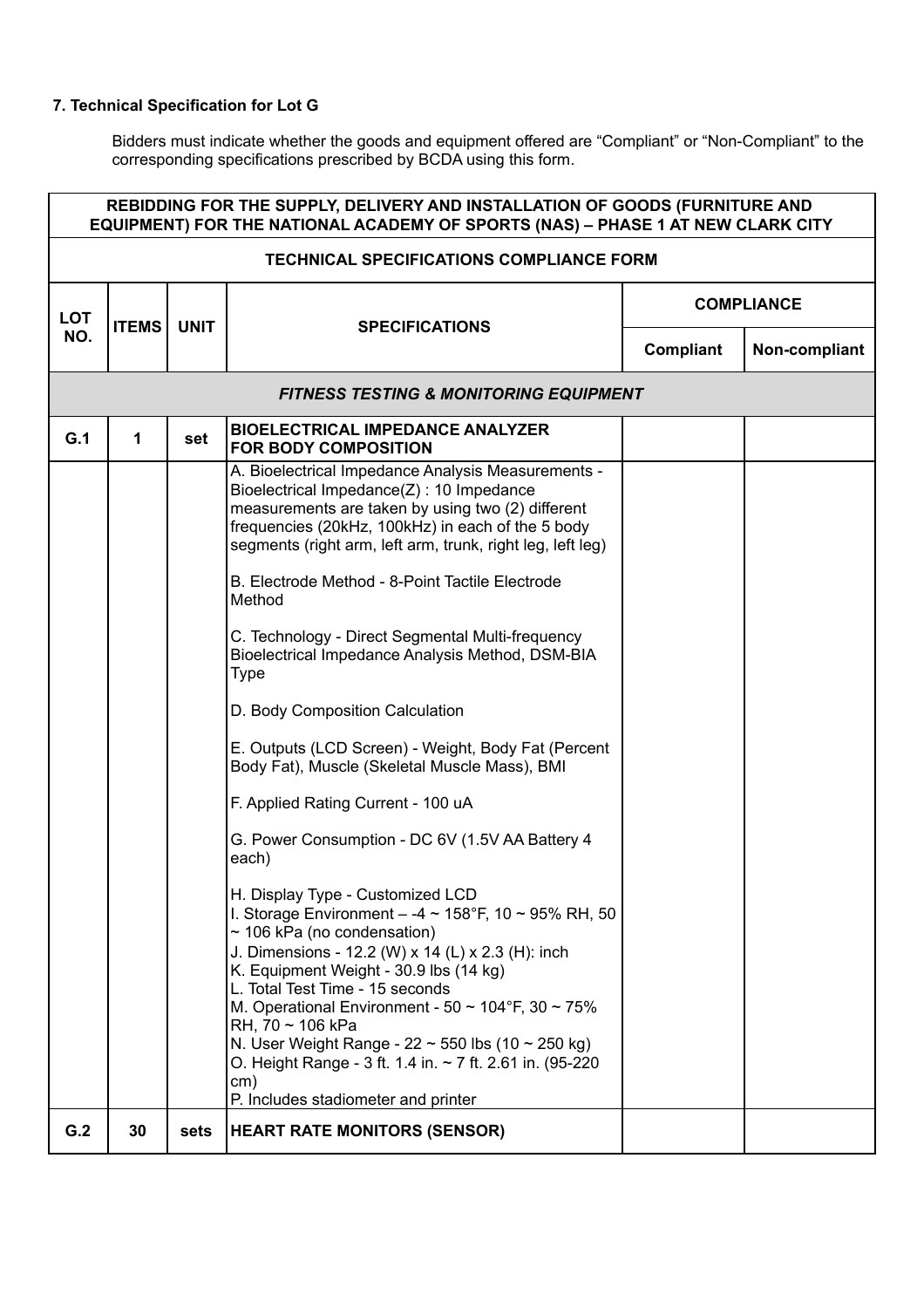| <b>TECHNICAL SPECIFICATIONS COMPLIANCE FORM</b><br><b>COMPLIANCE</b><br><b>LOT</b><br><b>ITEMS</b><br><b>UNIT</b><br><b>SPECIFICATIONS</b><br>NO.<br>Compliant<br><b>FITNESS TESTING &amp; MONITORING EQUIPMENT</b><br><b>Compatibility</b><br>iOS mobile devices with iOS 13 or later; Android<br>mobile devices with Bluetooth 4.0 capability and<br>Android 7 or later; Huawei mobile devices with Huawei<br>AppGallery and Huawei Mobile Services installed.<br><b>Updates</b><br>Via mobile phone using Polar Beat app or Polar Flow<br>app.<br><b>Memory</b><br>One training session<br><b>Battery life</b><br>400 hours with Bluetooth Low Energy and 5 kHz<br>transmission active<br><b>Battery type</b><br>CR 2025<br><b>Connector size</b><br>34x65x10 mm<br>Weight<br>Connector 21 g (0.74 oz), strap 39 g (1.38 oz)<br><b>Materials</b><br>Connector: ABS, ABS + GF, PC, Stainless steel.<br>Strap: 38% Polyamide, 29% Polyurethane, 20%<br>Elastane, 13% Polyester, Silicone prints.<br><b>Water resistance</b><br>30 m (Suitable for swimming)<br><b>Operating temperature</b><br>-10 °C to +50 °C / 14 °F to 122 °F<br><b>Connectivity</b><br>ANT+, Bluetooth Low Energy, 5 kHz<br><b>Available in sizes</b><br>XS-S: 51-66 cm<br>M-XXL: 65-93 cm<br>G.3<br>10<br><b>HIGH RESOLUTION CAMERA</b><br>units | REBIDDING FOR THE SUPPLY, DELIVERY AND INSTALLATION OF GOODS (FURNITURE AND<br>EQUIPMENT) FOR THE NATIONAL ACADEMY OF SPORTS (NAS) - PHASE 1 AT NEW CLARK CITY |  |  |  |               |  |  |  |
|-------------------------------------------------------------------------------------------------------------------------------------------------------------------------------------------------------------------------------------------------------------------------------------------------------------------------------------------------------------------------------------------------------------------------------------------------------------------------------------------------------------------------------------------------------------------------------------------------------------------------------------------------------------------------------------------------------------------------------------------------------------------------------------------------------------------------------------------------------------------------------------------------------------------------------------------------------------------------------------------------------------------------------------------------------------------------------------------------------------------------------------------------------------------------------------------------------------------------------------------------------------------------------------------------------------------------|----------------------------------------------------------------------------------------------------------------------------------------------------------------|--|--|--|---------------|--|--|--|
|                                                                                                                                                                                                                                                                                                                                                                                                                                                                                                                                                                                                                                                                                                                                                                                                                                                                                                                                                                                                                                                                                                                                                                                                                                                                                                                         |                                                                                                                                                                |  |  |  |               |  |  |  |
|                                                                                                                                                                                                                                                                                                                                                                                                                                                                                                                                                                                                                                                                                                                                                                                                                                                                                                                                                                                                                                                                                                                                                                                                                                                                                                                         |                                                                                                                                                                |  |  |  |               |  |  |  |
|                                                                                                                                                                                                                                                                                                                                                                                                                                                                                                                                                                                                                                                                                                                                                                                                                                                                                                                                                                                                                                                                                                                                                                                                                                                                                                                         |                                                                                                                                                                |  |  |  | Non-compliant |  |  |  |
|                                                                                                                                                                                                                                                                                                                                                                                                                                                                                                                                                                                                                                                                                                                                                                                                                                                                                                                                                                                                                                                                                                                                                                                                                                                                                                                         |                                                                                                                                                                |  |  |  |               |  |  |  |
|                                                                                                                                                                                                                                                                                                                                                                                                                                                                                                                                                                                                                                                                                                                                                                                                                                                                                                                                                                                                                                                                                                                                                                                                                                                                                                                         |                                                                                                                                                                |  |  |  |               |  |  |  |
|                                                                                                                                                                                                                                                                                                                                                                                                                                                                                                                                                                                                                                                                                                                                                                                                                                                                                                                                                                                                                                                                                                                                                                                                                                                                                                                         |                                                                                                                                                                |  |  |  |               |  |  |  |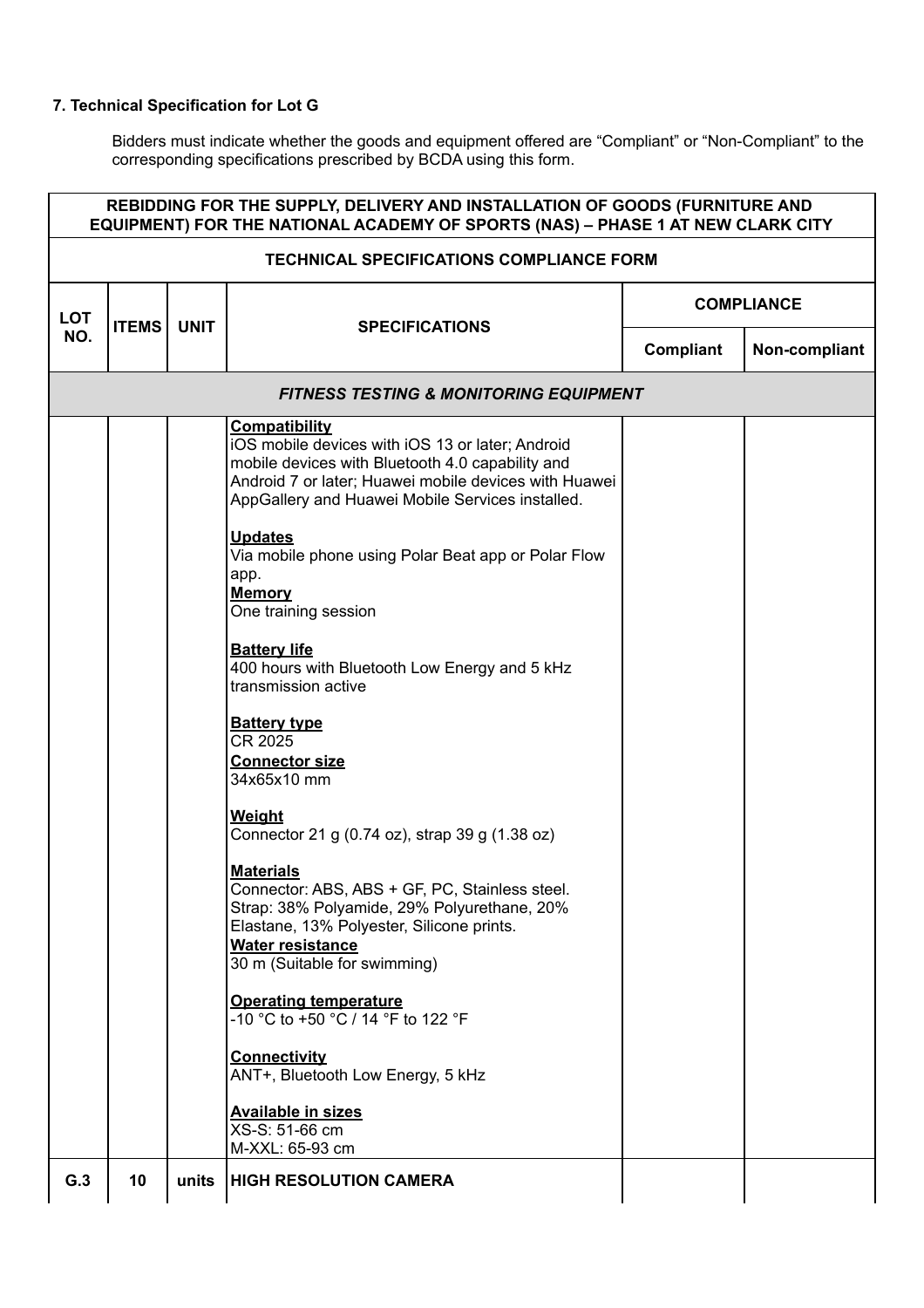| REBIDDING FOR THE SUPPLY, DELIVERY AND INSTALLATION OF GOODS (FURNITURE AND<br>EQUIPMENT) FOR THE NATIONAL ACADEMY OF SPORTS (NAS) - PHASE 1 AT NEW CLARK CITY |                |                                                      |                                                                      |                   |  |
|----------------------------------------------------------------------------------------------------------------------------------------------------------------|----------------|------------------------------------------------------|----------------------------------------------------------------------|-------------------|--|
| <b>TECHNICAL SPECIFICATIONS COMPLIANCE FORM</b>                                                                                                                |                |                                                      |                                                                      |                   |  |
| <b>LOT</b>                                                                                                                                                     |                | <b>ITEMS</b><br><b>UNIT</b><br><b>SPECIFICATIONS</b> |                                                                      | <b>COMPLIANCE</b> |  |
| NO.                                                                                                                                                            |                |                                                      | <b>Compliant</b>                                                     | Non-compliant     |  |
|                                                                                                                                                                |                |                                                      | <b>FITNESS TESTING &amp; MONITORING EQUIPMENT</b>                    |                   |  |
|                                                                                                                                                                |                |                                                      | A. Photo: 23MP                                                       |                   |  |
|                                                                                                                                                                |                |                                                      | B. 5.3K: 60fps                                                       |                   |  |
|                                                                                                                                                                |                |                                                      | C. 4K: 120fps                                                        |                   |  |
|                                                                                                                                                                |                |                                                      | D. Video stabilization: Hyper Smooth 4.0                             |                   |  |
|                                                                                                                                                                |                |                                                      | E. LCD: Front and Rear (Touch screen)                                |                   |  |
|                                                                                                                                                                |                |                                                      | F. Battery: Removable 1720mAh Lithium-Ion                            |                   |  |
|                                                                                                                                                                |                |                                                      | G. Slow-mo: 8X                                                       |                   |  |
|                                                                                                                                                                |                |                                                      | H. Waterproof: 33ft (10m)<br>I. Processor: GP2                       |                   |  |
|                                                                                                                                                                |                |                                                      | J. Cloud compatibility: Auto upload to GoPro cloud<br>(Sub required) |                   |  |
|                                                                                                                                                                |                |                                                      | K. Voice control: Yes                                                |                   |  |
|                                                                                                                                                                |                |                                                      | L. Livestreaming: 1080p                                              |                   |  |
|                                                                                                                                                                |                |                                                      |                                                                      |                   |  |
|                                                                                                                                                                |                |                                                      |                                                                      |                   |  |
|                                                                                                                                                                |                |                                                      |                                                                      |                   |  |
|                                                                                                                                                                |                |                                                      | <b>REFRACTOMETER FOR URINE SPECIFIC</b>                              |                   |  |
| G.4                                                                                                                                                            | $\overline{2}$ | units                                                | <b>GRAVITY</b>                                                       |                   |  |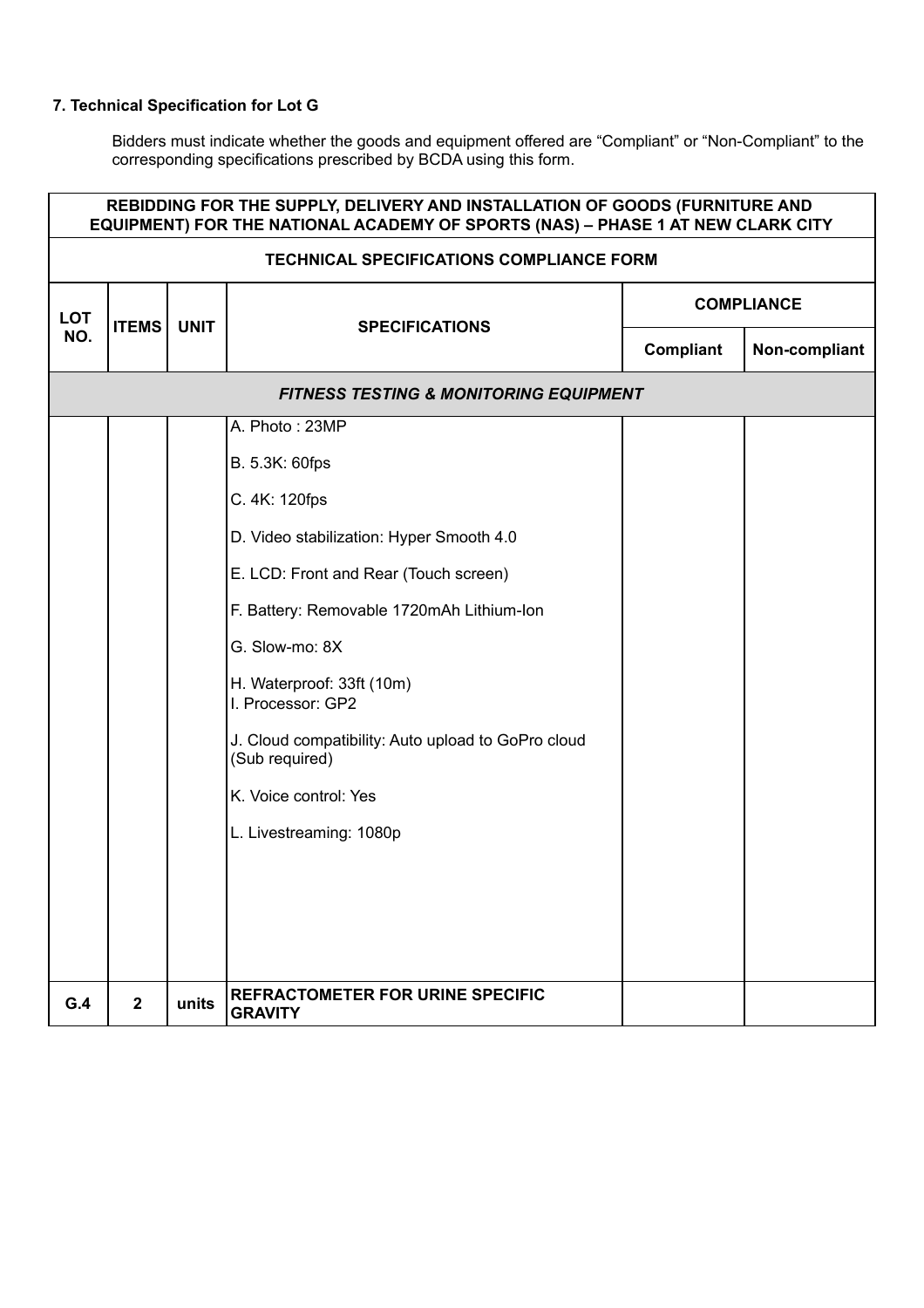| REBIDDING FOR THE SUPPLY, DELIVERY AND INSTALLATION OF GOODS (FURNITURE AND<br>EQUIPMENT) FOR THE NATIONAL ACADEMY OF SPORTS (NAS) - PHASE 1 AT NEW CLARK CITY |              |             |                                                                                                                             |                   |               |
|----------------------------------------------------------------------------------------------------------------------------------------------------------------|--------------|-------------|-----------------------------------------------------------------------------------------------------------------------------|-------------------|---------------|
| <b>TECHNICAL SPECIFICATIONS COMPLIANCE FORM</b>                                                                                                                |              |             |                                                                                                                             |                   |               |
| <b>LOT</b>                                                                                                                                                     | <b>ITEMS</b> | <b>UNIT</b> | <b>SPECIFICATIONS</b>                                                                                                       | <b>COMPLIANCE</b> |               |
| NO.                                                                                                                                                            |              |             |                                                                                                                             | Compliant         | Non-compliant |
|                                                                                                                                                                |              |             | <b>FITNESS TESTING &amp; MONITORING EQUIPMENT</b>                                                                           |                   |               |
|                                                                                                                                                                |              |             | Scale - Urine S.G., serum protein, refractive index                                                                         |                   |               |
|                                                                                                                                                                |              |             | Measurement Range - Urine S.G. scale: 1 to 1.06,                                                                            |                   |               |
|                                                                                                                                                                |              |             | Serum protein scale: 0 to 12g/100mL, Refractive index<br>scale (nD): 1.333 to 1.366 (Automatic Temperature<br>Compensation) |                   |               |
|                                                                                                                                                                |              |             | Minimum Scale - Urine S.G. scale: 0.001, Serum<br>protein scale: 0.2g/100mL, Refractive index scale<br>$(nD)$ : 0.0005      |                   |               |
|                                                                                                                                                                |              |             | Measurement Accuracy - Urine S.G. scale: ±0.001,                                                                            |                   |               |
|                                                                                                                                                                |              |             | Serum protein scale: ±0.2g/100mL, Refractive index<br>scale (nD): ±0.0005 (10 to 30°C)                                      |                   |               |
|                                                                                                                                                                |              |             | International Protection Class - IP65 (except eye<br>piece) dust-tight and protected against water jets                     |                   |               |
|                                                                                                                                                                |              |             | Dimensions & Weight - 1.26 x 1.34 x 8.15 in (3.2 x 3.4)<br>x 20.7cm), 3.88oz (110g)                                         |                   |               |
|                                                                                                                                                                |              |             |                                                                                                                             |                   |               |
|                                                                                                                                                                |              |             |                                                                                                                             |                   |               |
|                                                                                                                                                                |              |             |                                                                                                                             |                   |               |
|                                                                                                                                                                |              |             |                                                                                                                             |                   |               |
|                                                                                                                                                                |              |             |                                                                                                                             |                   |               |
|                                                                                                                                                                |              |             |                                                                                                                             |                   |               |